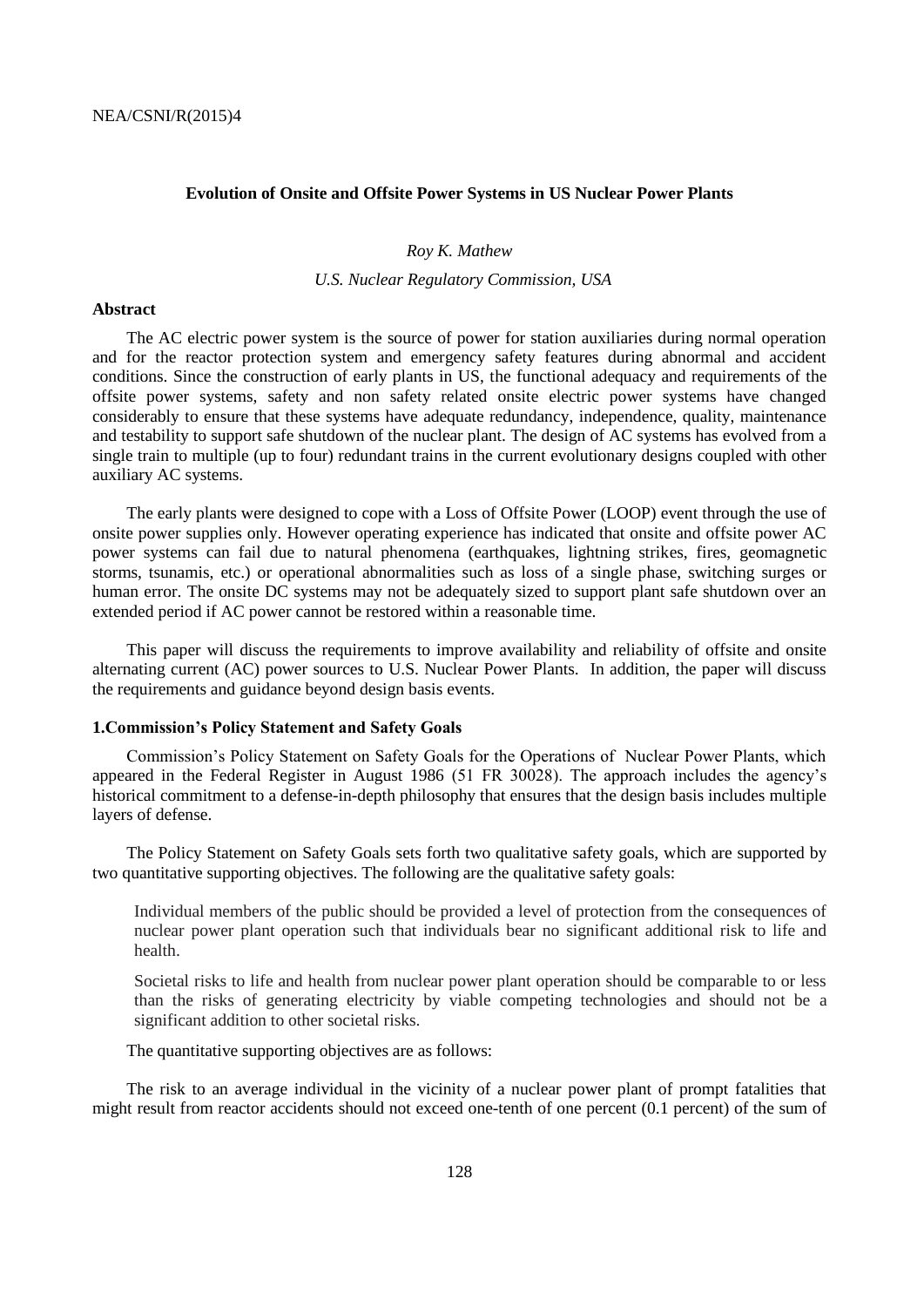prompt fatality risks resulting from other accidents to which members of the U.S. population are generally exposed.

The risk to the population in the area near a nuclear power plant of cancer fatalities that might result from nuclear power plant operation should not exceed one-tenth of one percent (0.1 percent) of the sum of cancer fatality risks resulting from all other causes.

In the Policy Statement on Safety Goals, the Commission emphasized the importance of features such as containment, siting, and emergency planning as "integral parts of the defense-in-depth concept associated with its accident prevention and mitigation philosophy." A cursory review of documents discussing the agency's approach to defense-in-depth provides a range of explanations and applications.

The Commission's policy on probabilistic risk assessment (PRA) ("Use of Probabilistic Risk Assessment Methods in Nuclear Regulatory Activities," dated August 16, 1995), states the following:

Defense-in-depth is a philosophy used by the NRC to provide redundancy for facilities with "active" safety systems, e.g. a commercial nuclear power [plant], as well as the philosophy of a multiplebarrier approach against fission product releases.

An instructive discussion of the defense-in-depth philosophy also appears in director's decisions relating to a petition on Davis-Besse (FirstEnergy Nuclear Operating Company (Davis-Besse Nuclear Power Station, Unit 1), DD-03-3, 58 NRC 151, 163 (2003)).

The decision described defense-in-depth as encompassing the following requirements:

(1) require the application of conservative codes and standards to establish substantial safety margins in the design of nuclear plants;

(2) require high quality in the design, construction, and operation of nuclear plants to reduce the likelihood of malfunctions, and promote the use of automatic safety system actuation features;

(3) recognize that equipment can fail and operators can make mistakes and, therefore, require redundancy in safety systems and components to reduce the chance that malfunctions or mistakes will lead to accidents that release fission products from the fuel;

(4) recognize that, in spite of these precautions, serious fuel-damage accidents may not be completely prevented and, therefore, require containment structures and safety features to prevent the release of fission products; and

(5) further require that comprehensive emergency plans be prepared and periodically exercised to ensure that actions can and will be taken to notify and protect citizens in the vicinity of a nuclear facility.

#### **2. General Design Requirements for Electric Power Systems**

Under the provisions of Title 10 of the Code of Federal Regulations (CFR) 50.34, 52.47, 52.79, 52.137, and 52.157, an application for a construction permit, a design certification, combined license, design approval, or manufacturing license, respectively, must include the principal design criteria for a proposed facility. The principal design criteria establish the necessary design, fabrication, construction, testing, and performance requirements for structures, systems, and components important to safety; that is, structures, systems, and components that provide reasonable assurance that the facility can be operated without undue risk to the health and safety of the public.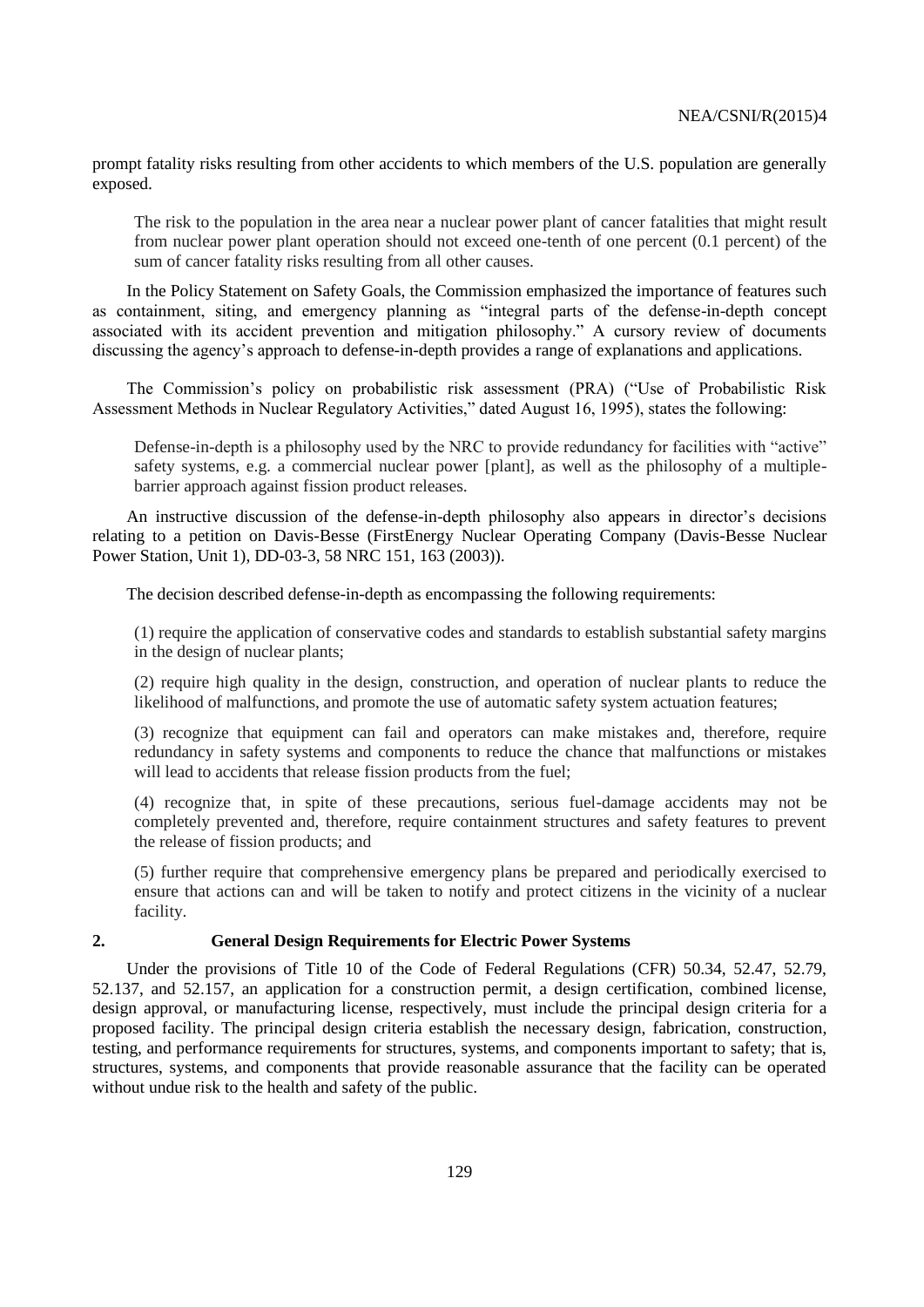These General Design Criteria (GDC) establish minimum requirements for the principal design criteria for water-cooled nuclear power plants similar in design and location to plants for which construction permits have been issued by the Commission. The GDC are also considered to be generally applicable to other types of nuclear power units and are intended to provide guidance in establishing the principal design criteria for such other units. The principal design criteria for earlier Nuclear Power Plants (pre-GDC) follow the requirements specified by the Atomic Energy Commission (AEC) rules published for 10 Part 50 in the Federal Register on July 11, 1967, and February 10, 1971.

Two key GDCS for the electric power system are provided in GDCs 17 and 18. GDC 17, "Electric Power Systems," in Appendix A to Part 50 establishes design requirements for the electric power systems (both offsite and onsite power systems) of nuclear power plants. Specifically, GDC 17 states: An onsite electric power system and an offsite electric power system shall be provided to permit functioning of structures, systems, and components (SSCs) important to safety. The safety function for each system (assuming the other system is not functioning) shall be to provide sufficient capacity and capability to assure that (1) specified acceptable fuel design limits and design conditions of the reactor coolant pressure boundary are not exceeded as a result of anticipated operational occurrences, and (2) the core is cooled and containment integrity and other vital functions are maintained in the event of postulated accidents.

GDC provides definition for single failure as applied to safety related systems. Specifically, it states that a single failure means an occurrence which results in the loss of capability of a component to perform its intended safety functions. Multiple failures resulting from a single occurrence are considered to be a single failure. Fluid and electric systems are considered to be designed against an assumed single failure if neither (1) a single failure of any active component (assuming passive components function properly) nor (2) a single failure of a passive component (assuming active components function properly), results in a loss of the capability of the system to perform its safety functions

GDC 17 explicitly states that the offsite and onsite power system design must meet the failure criterion on a system basis without loss of capability to provide power for all safety functions. By definition of single failure criterion, the complete onsite electric power system (Class 1E) must be capable of sustaining a single failure without loss of capability to provide power for the minimum required safety functions. Hence, the offsite and onsite power systems considered together must be capable of sustaining a double failure, one of which is complete loss of offsite power coupled with a single failure in the onsite power system without loss of capability to provide power for the minimum required safety functions.

The offsite power source is also the 'preferred power supply' as it is preferred to furnish electric energy under accident or post-accident conditions. It is highly reliable and available to mitigate the consequences of all anticipated operational occurrences. It is capable of: Starting and operating all required loads for normal operation and providing power for the shutdown of the station and for the operation of emergency systems and engineered safety features.

Operating experience and a number of probabilistic risk assessments have identified a number of issues significant to reactor safety. To improve the availability and reliability of electric power system evolutionary advanced light water reactors (ALWRs), the staff determined that feeding the safety buses from the offsite power sources through nonsafety buses or from a common transformer winding with nonsafety loads is not the most reliable configuration. Such an arrangement increases the difficulty in properly regulating voltage at the safety buses, subjects the safety loads to transients caused by the nonsafety loads, and adds additional failure points between the offsite power sources and safety loads. Therefore, it is the staff's position that at least one offsite circuit to each redundant safety division should be supplied directly from one of the offsite power sources with no intervening nonsafety buses in such-a manner that the offsite source can power the safety buses upon a failure of any nonsafety bus. In addition, the staff recommended an additional source of power would significantly reduce the number of plant trips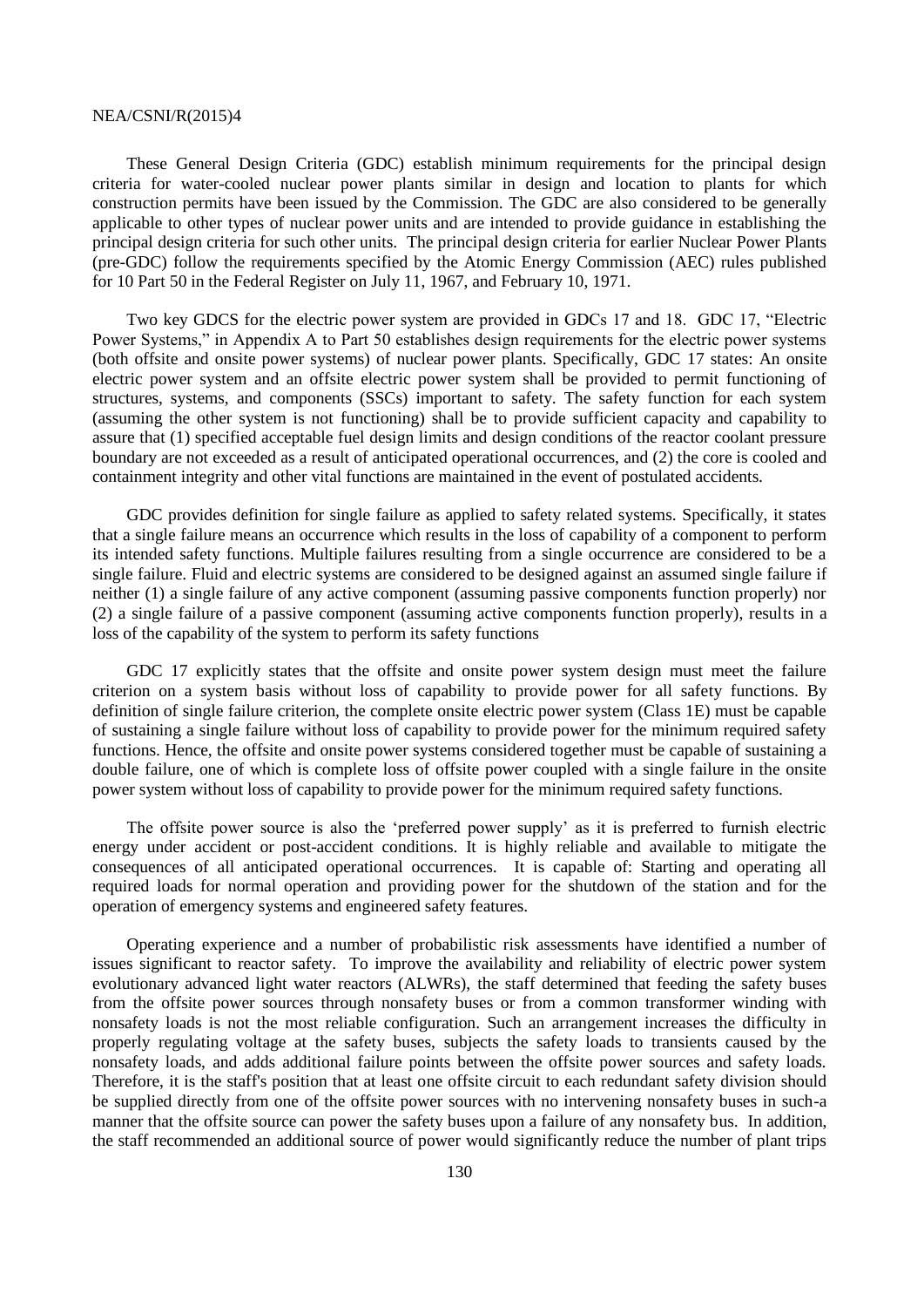that involve a loss of power to the nonsafety loads and require that the plant be shut down under natural circulation. Such an additional source of power would improve plant safety, because these events continue to be identified as more severe than the turbine-trip-only event in standard plant safety analysis reports. These proposed improvements were approved by the Commission on August 15, 1991.

GDC 18, "Inspection and Testing of Electric Power Systems," of Appendix A to 10 CFR Part 50 requires that electric power systems important to safety be designed to permit appropriate periodic inspection and testing to assess the continuity of the systems and the condition of their components.

#### **Surveillance Requirements and Limiting Conditions for Operation**

In accordance with GDC 17, an electric power system is required to supply power to loads important to safety in an NPP. Nuclear plants with more power sources than the number of sources required by GDC 17 may be able to withstand the multiple failures and still satisfy the limiting conditions for operation (LCOs). However, during the normal course of operation, any NPP may lose power sources to the extent that the LCOs are not met. Regulatory Guide 1.93, Revision 1, "Availability of Electric Power Sources," provides specific guidance to address situations in which the number of electric power source is less than the adequate number of power sources. During plant operation, the plants are required to have two qualified offsite power sources and two onsite power systems including redundant DC and vital AC power supplies (inverters).

Plant systems that can adversely impact safe shutdown capability have restrictions on outage times mandated by Federal Regulations. Specifically 10 CFR  $50.36(c)(2)$ , requires that the technical specifications (TS) include the limiting conditions for operation (LCOs), which are defined as the lowest functional capability or performance levels of equipment required for safe operation of the facility. Furthermore, the same regulations require that, when an LCO of a nuclear reactor is not met, the licensee shall shut down the reactor or follow any remedial action permitted by the TS until the condition can be met. The operational restrictions in the TS are based on meeting the LCO, period of continued operation, and orderly shutdown. In addition, the same regulation in Section  $(c)(3)$  requires test, calibration, or inspection for equipment to assure that the necessary quality of systems and components is maintained, that facility operation will be within safety limits, and that the limiting conditions for operation will be met. The surveillance requirements and their frequencies are specified in each NPP's TS.

## **Extension of Allowed Outage Times or LCOs for Electric Power Sources**

Regulatory Guide (RG) 1.93 provides guidance with respect to operating restrictions, that is Allowed Outage Time (AOT), if the number of available onsite emergency diesel generators (EDGs) and offsite power sources is less than that required by the TS. In particular, this RG prescribes a maximum AOT of 72 hours for an inoperable onsite or offsite power source. The lessons learned from Blackout events in the U.S indicate that restoration of offsite power will take longer than previously considered, indicating that postderegulation conditions in the U.S challenge grid reliability. The staff now requires that a supplemental power source be available as a backup to the inoperable EDG or offsite power source, to maintain the defense-in-depth design philosophy of the electrical system to meet its intended safety function. The supplemental source must have capacity to bring a unit to safe shutdown (cold shutdown) in case of a loss of offsite power (LOOP) concurrent with a single failure during plant operation .The staff's objective of requiring an extra (i.e., supplemental) power source for an inoperable EDG or offsite power source is to avoid a potential extended Station Blackout (SBO) event during the period of an extended AOT and to enable safe shutdown (cold shutdown) of the unit if normal power sources cannot be restored in a timely manner.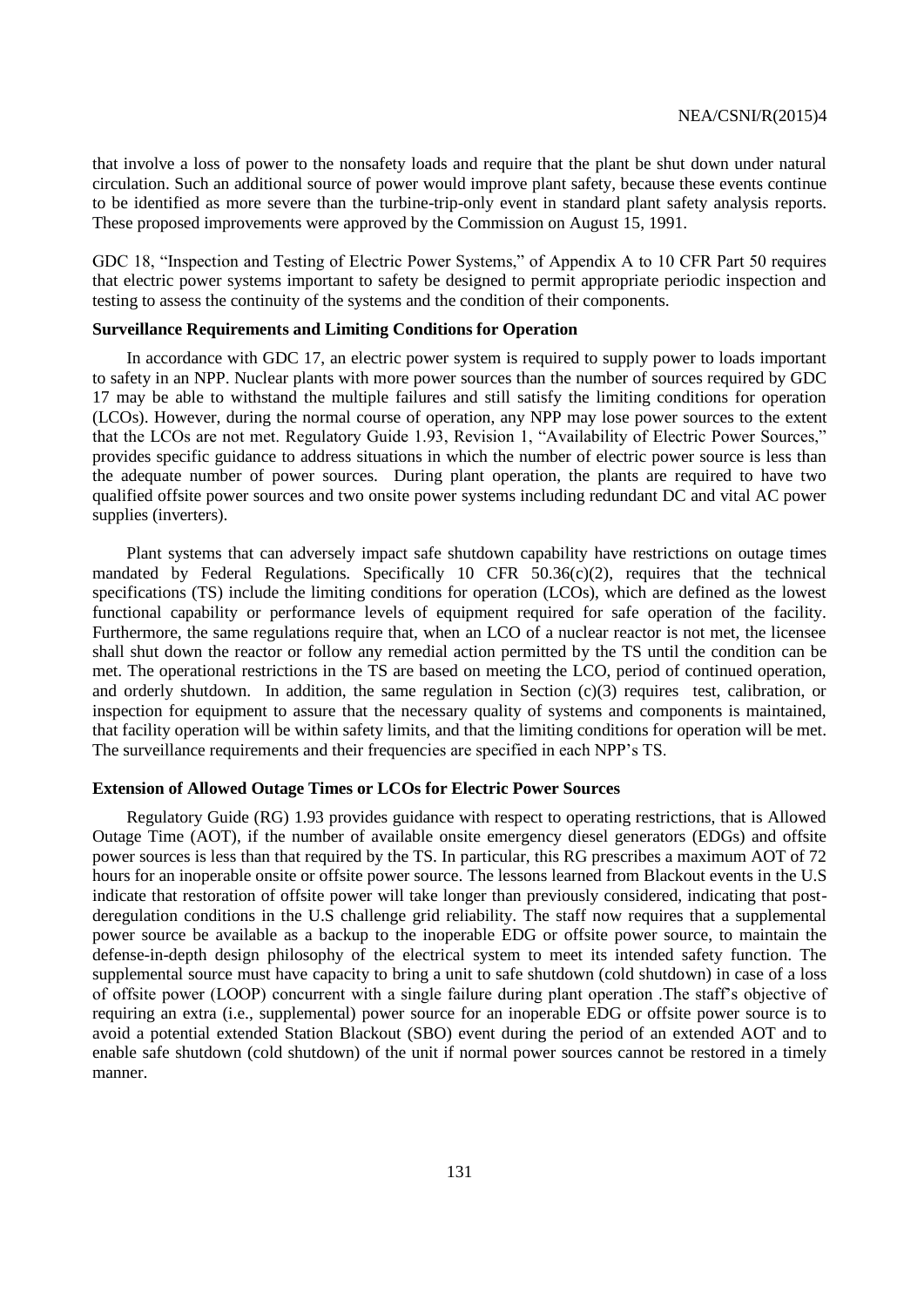#### **Grid Reliability**

The transmission system is the source of power to the offsite power system. The transmission system is generally demonstrated to have higher availability and reliability than the on-site emergency power system because of the diverse and multiple generators connected to the transmission system. Hence NPPs generally consider offsite power as the primary source (preferred source) of power for cooling down the reactor during normal and emergency shutdowns. This means that the connections to the grid must have adequate capacity and capability to provide rated power to safety grade electrical equipment in the NPP to perform its function. The degree, to which the grid can maintain an uninterruptible power supply to the NPP with sufficient capacity, and with adequate voltage and frequency, is the measure of grid reliability from the point of view of the NPP.

Although NPPs are designed to cope with a LOOP event through the use of on-site power supplies, LOOP events are considered precursors to station blackout. An increase in the frequency or duration of LOOP events increases the probability of station blackout and hence of core damage. Hence it is important that the transmission system can provide a reliable electrical supply to an NPP, with adequate capacity. Faults on the grid system at a significant distance from a NPP can be the cause of reactor trips or the LOOP. In addition to requiring the grid system and the grid connection to the NPP to be reliable, NPPs also require the grid supply to have sufficient capacity, and to be of an appropriate quality, with both voltage and frequency to be maintained within defined ranges. U.S NPPs disconnect or shut down if the grid frequency goes outside the acceptable range, or if the grid voltage becomes so high or low that voltages within the plant are unacceptable. NPPs also require a stable and reliable grid for other reasons:

- So that the number of unplanned trips of the nuclear unit from power caused by grid faults or unusual grid behavior is small compared with the total number of unplanned trips allowed in the design and safety assessments;
- For commercial reasons so that the nuclear units can achieve a high load factor, unconstrained by grid restrictions or grid faults, and that trips caused by grid behavior do not shorten the life of the plant.

The U.S NRC initiated a regulation, 10 CFR 50.65 (a)(4) which requires NPP owners to assess and manage the increase in risk that may result from proposed maintenance activities before performing the maintenance activities. Grid stability and off-site power availability are examples of emergent conditions that may result in the need for action prior to conducting maintenance activities that could change the conditions of a previously performed assessment. Accordingly, NPP owners are required to perform grid reliability evaluations as part of the maintenance risk assessment before performing any grid-risk-sensitive maintenance activities (such as surveillances, post-maintenance testing, and preventive and corrective maintenance). Such activities could increase risk under existing or imminent degraded grid reliability conditions, including (1) conditions that could increase the likelihood of a plant trip, (2) conditions that could increase the likelihood of a LOOP or SBO, and (3) conditions that could have an impact on the plant's ability to cope with a LOOP or SBO event, such as out-of-service risk-significant equipment (for example, a diesel generator used for onsite power, a battery, a steam-driven pump, or an alternate ac power source).

On August 14, 2003, the largest power outage in U.S. history occurred in the Northeastern United States and parts of Canada. Nine U.S. NPPs tripped. Eight of these lost off-site power, along with one NPP that was already shut down. The length of time until power was available to the switchyard ranged from approximately 1 to 6½ hours. Although the on-site DGs functioned to maintain safe shutdown conditions, this event was significant in terms of the number of plants affected and the duration of the power outage. In response, the US nuclear industry developed protocols between the NPP and the transmission system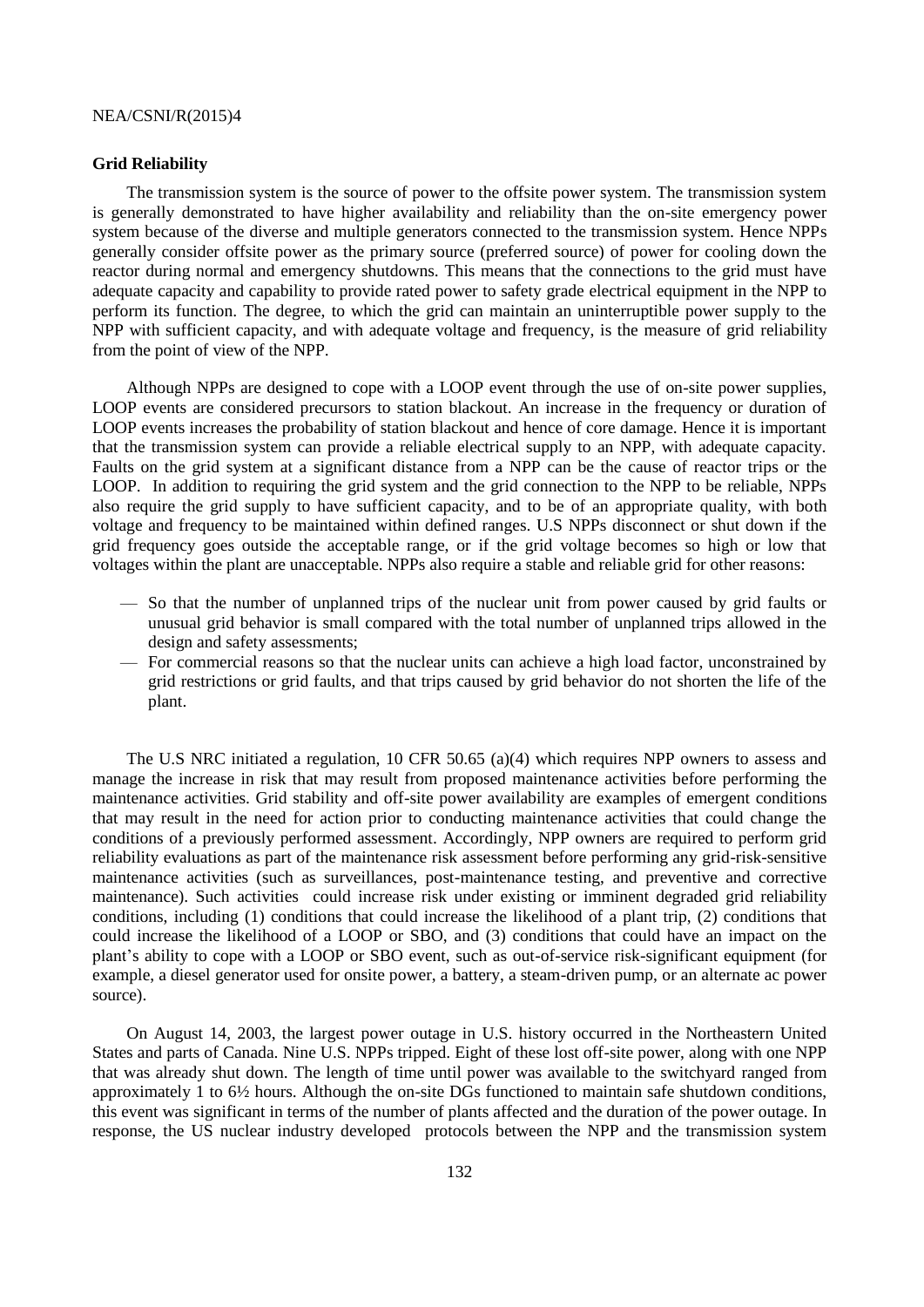operator (TSO), independent system operator (ISO), or reliability coordinator/authority (RC/RA) and the use of transmission load flow analysis tools (analysis tools) by TSOs to assist NPPs in monitoring grid conditions to determine the operability of offsite power systems. (In US, after the deregulation of the electric power industry, the TSO, ISO, or RA/RC is responsible for preserving the reliability of the local transmission system. denote these entities). The use of NPP/TSO protocols and analysis tools by TSOs assist NPPs in monitoring grid conditions for consideration in maintenance risk assessments and any impending challenges to the off-site power systems. A communication interface with the plant's TSO, together with training and other local means to maintain NPP operator awareness of changes in the plant switchyard and off-site power grid, is important to enable the licensee to determine the effects of these changes on the operability of the off-site power system. Hence, these protocols and communications help NPP operators in making conservative decisions for onsite power systems to preclude SBO conditions in the event of a LOOP.

A robust grid that can withstand severe perturbations reduces the probability of a loss of off-site power at a NPP. The robustness of the grid system determines the reliability and availability of off-site power and is evaluated using the following contingencies:

i. The trip of the nuclear power unit is an anticipated operational occurrence (AOO) that can result in reduced switchyard voltage, potentially actuating the plant's degraded voltage protection and separating the plant's safety buses from off-site power. It can also result in grid instability, potential grid collapse, inadequate switchyard voltages, and a subsequent LOOP due to loss of the real and/or reactive power support supplied to the grid from the nuclear unit.

ii. Grid stability and off-site power availability conditions under postulated transients on the grid system need to be evaluated for grid reliability. The results of the grid stability analysis must show that the loss of the largest single supply to the grid does not result in the complete loss of preferred power. The analysis should consider the loss, through a single event, of the largest capacity being supplied to the grid, removal of the largest load from the grid, or loss of the most critical transmission line. This could be the total output of the station, the largest station on the grid, or possibly several large stations if these use a common transmission tower, transformer, or a breaker in a remote switchyard or substation.

#### **Degraded Grid Voltage Protection**

The operating events at U.S. operating plants that led to the NRC staff's position regarding degraded voltage protection for nuclear power plant Class 1E electrical safety buses for sustained degraded grid voltage conditions. Specifically, Electrical grid events at the Millstone Station, in July of 1976 demonstrated that when the Class 1E buses are supplied by the offsite power system, sustained degraded voltage conditions on the grid can cause adverse effects on the operation of Class 1E loads. These degraded voltage conditions will not be detected by the Loss-of-Voltage Relays (LVRs) which are designed to detect loss of power to the bus from the offsite circuit(s). The LVR's low voltage dropout setting is generally in the range of 0.7 per unit voltage or less, with a time delay of less than 2 seconds. As a result of further evaluation of the Millstone events, it was determined that improper voltage protection logic can also cause adverse effects on the Class 1E systems and equipment, such as spurious load shedding of Class 1E loads from the standby diesel generators and spurious separation of Class 1E systems from offsite power due to normal motor starting transients. Another degraded voltage event, in September of 1978, at ANO station demonstrated that degraded voltage conditions could exist on the Class 1E buses even with normal transmission network (grid) voltages, due to deficiencies in equipment between the grid and the Class 1E buses (Offsite/Station electric power system design) or by the starting transients experienced during certain accident events not originally considered in the sizing (design) of these circuits. The staff required all NPPs to implement a second level of undervoltage protection scheme with time delay to protect the Class 1E equipment. The staff positions and guidance to meet the NRC requirements are described in NRC Standard Review Plan, Branch Technical Position 8-6.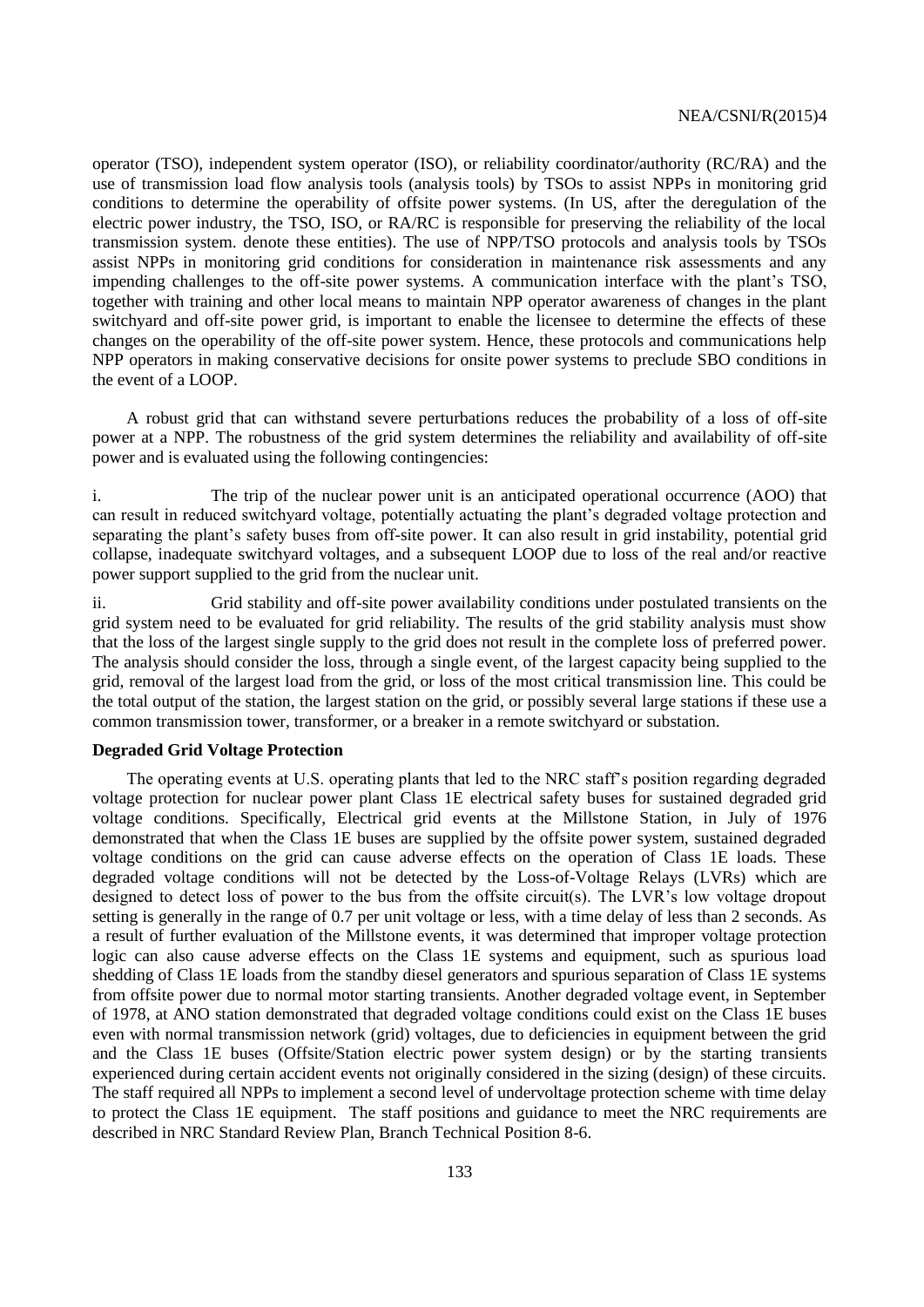#### **Open Phase Protection**

NRC staff issued Bulletin 2012-01, Design vulnerability in Electric Power Systems," after an operating event at Byron Unit 2 revealed a design vulnerability in the electric power system. Specifically, Byron Station, Unit 2 experienced an automatic reactor trip from full power because of an undervoltage condition on the 6.9-kV buses that power reactor coolant pumps. The undervoltage condition was caused by a broken insulator stack of the phase C conductor for the 345 kV power circuit that supplies both station auxiliary transformers. The open circuit created an unbalanced voltage condition on the two 6.9-kV nonsafety-related RCP buses and the two 4.16-kV engineered safety features (ESF) buses. ESF loads remained energized momentarily, relying on equipment protective devices to prevent damage from an unbalanced overcurrent condition. The overload condition caused several ESF loads to trip. For eight minutes, offsite and onsite power systems were not able to perform their safety functions. Operator manual actions were required to start the emergency diesel generators and energize the ESF buses. Recently, Bruce power plant in Canada and Forsmark, Unit 3, in Sweden reported similar events. The NRC is taking regulatory actions for NPPs to install open phase detection and protection schemes for addressing this design vulnerability.

#### **Station Blackout**

Station blackout means the complete loss of ac electric power to the essential and nonessential switchgear buses in a nuclear power plant (i.e., loss of offsite electric power system concurrent with turbine trip and unavailability of the onsite emergency ac power system). Station blackout does not include the loss of available ac power to buses fed by station batteries through inverters or by alternate ac sources as defined in this section, nor does it assume a concurrent single failure or design basis accident.

The station blackout (SBO) rule (10 CFR 50.63) evolved from the results of several plant-specific probabilistic safety studies, operating experience, and reliability, accident sequence, and consequence analyses completed between 1975 and 1988. WASH-1400, "Reactor Safety Study," issued 1975, indicated that SBO could be an important contributor to the total risk from nuclear power plant (NPP) accidents. This study concluded that if an SBO persists for a time beyond the capability of the ac-independent systems to remove decay heat, core melt and containment failure could follow.

In 1980, the Commission designated the issue of SBO as Unresolved Safety Issue (USI) A-44, "Station Blackout," and the staff completed several technical studies to determine if any additional safety requirements were needed. NUREG-1032, "Evaluation of Station Blackout at Nuclear Power Plants," issued June 1988, integrated the findings of the technical studies completed for USI A-44. NUREG-1032 presented the staff's major technical findings for the resolution of USI A-44 and provided the basis for the SBO rule and the accompanying Regulatory Guide (RG) 1.155, "Station Blackout," issued August 1988.

The NUREG-1032 evaluation of emergency diesel generator (EDG) train reliability used results and data from NUREG/CR-2989, "Reliability of Emergency AC Power Systems at Nuclear Power Plants," issued July 1983. NUREG/CR-2989 used the fault trees from 18 site probabilistic risk assessments (PRAs) and individual plant examinations (IPEs) to find the EDG failure boundary and classify failures. Consistent with the licensee PRAs/IPEs, the NUREG 1032 analyses of EDG unreliability considered planned and unplanned EDG demands and failures to start and load-run, EDG unavailability due to test and maintenance out-of-service (MOOS) while the reactor was in power and nonpower status, EDG failure recovery, and EDG common-cause failures. EDG MOOS while the reactor is at power can be an important consideration because the plant risk is potentially higher because of the possibility of a demand while the EDG is unavailable. EDG unavailability measurement can be based on the hours the EDG is unavailable or on the number of failures per demand. Both measures are unbiased estimates of EDG unavailability and are comparable so long as both measures are based on the same considerations (i.e., both consider MOOS).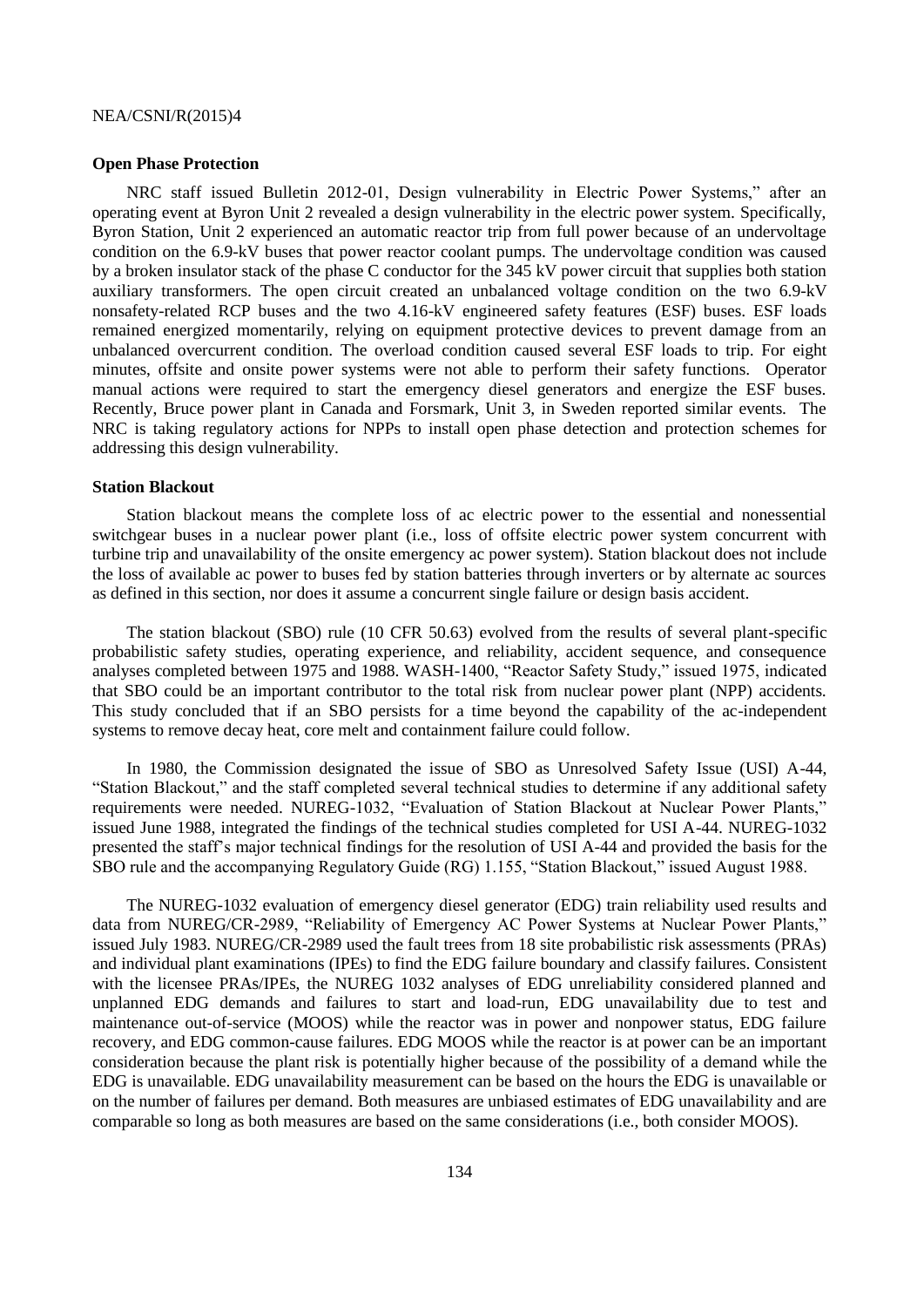In March 1986, the NRC issued draft RG 1.155, which presented an acceptable method to comply with the SBO rule based on plant-specific characteristics and the dominant risk factors from NUREG-1032. The NRC issued the final RG 1.155 in August 1988, which provided for selection of the SBO coping duration based on plant-specific characteristics, including past unit average EDG train performance criteria and emergency ac power system configuration. In general, the plants could select the 0.975 EDG target reliability level to achieve shorter coping durations.

In November 1987, the Nuclear Management and Resources Council (NUMARC) (subsequently renamed the Nuclear Energy Institute) submitted NUMARC 87-00, "Guidelines and Technical Bases for NUMARC Initiatives Addressing Station Blackout at Light Water Reactors," issued November 1987, as an alternative to comply with the SBO rule. By reference in RG 1.155, the staff concluded that NUMARC 87- 00 contains guidance acceptable to the staff for meeting the SBO rule. The SBO rule requires that the NRC staff complete a regulatory assessment and notify the licensees of the staff's conclusions regarding the licensees' response to the SBO rule. The NRC completed safety evaluations for each plant.

#### **Extended Loss of All AC Power**

The events that occurred at the Fukushima Daiichi Nuclear Power Plant site, however, highlight the possibility that extreme natural phenomena could challenge the prevention, mitigation, and emergency preparedness defense-in-depth layers that are currently in place under the NRC's regulatory framework. The NRC's assessment of insights from the events at Fukushima Daiichi leads the NRC staff to conclude that requirements are necessary for all licensees and applicants (both current and new reactor licensees and applicants including design certifications) to mitigate an extended loss of all ac power condition, including the loss of normal access to the ultimate heat sink resulting from beyond-design-basis external events. In the days following the Fukushima Daiichi nuclear accident in Japan, the NRC Chairman directed the NRC staff to establish a senior-level agency task force to conduct a methodical and systematic review of the NRC's processes and regulations to determine whether the agency should make additional improvements to its regulatory system and to offer recommendations to the Commission for its policy direction. This direction was provided in a tasking memorandum (COMGBJ-11-0002), dated March 23, 2011, from the NRC Chairman to the NRC Executive Director for Operations. In response to this tasking memorandum, the NRC chartered the Near Term Task Force (NTTF).

In SECY 11 0093, the NTTF provided a number of recommendations to the Commission, including a specific proposal for new requirements for long term station blackout mitigation. The NTTF suggested enhanced station blackout mitigation strategies, within NTTF Recommendation 4.1, as follows:

Initiate rulemaking to revise 10 CFR 50.63 to require each operating and new reactor licensee to: (1) establish a minimum coping time of 8 hours for a loss of all ac power, (2) establish the equipment, procedures, and training necessary to implement an "extended loss of all ac" coping time of 72 hours for core and spent fuel pool cooling and for reactor coolant system and primary containment integrity as needed, and (3) preplan and prestage offsite resources to support uninterrupted core and spent fuel pool cooling, and reactor coolant system and containment integrity as needed, including the ability to deliver the equipment to the site in the time period allowed for extended coping, under conditions involving significant degradation of offsite transportation infrastructure associated with significant natural disasters.

In SRM-SECY-11-0124, the Commission approved the NRC staff's proposed actions to implement without delay the NTTF recommendations as described in SECY-11-0124. The Commission approved the NRC staff's proposed prioritization of the NTTF recommendations, including the staff's proposals for addressing the NTTF recommendations. With regard to the portions of the SRM having relevance to this regulatory action, the Commission directed the staff to: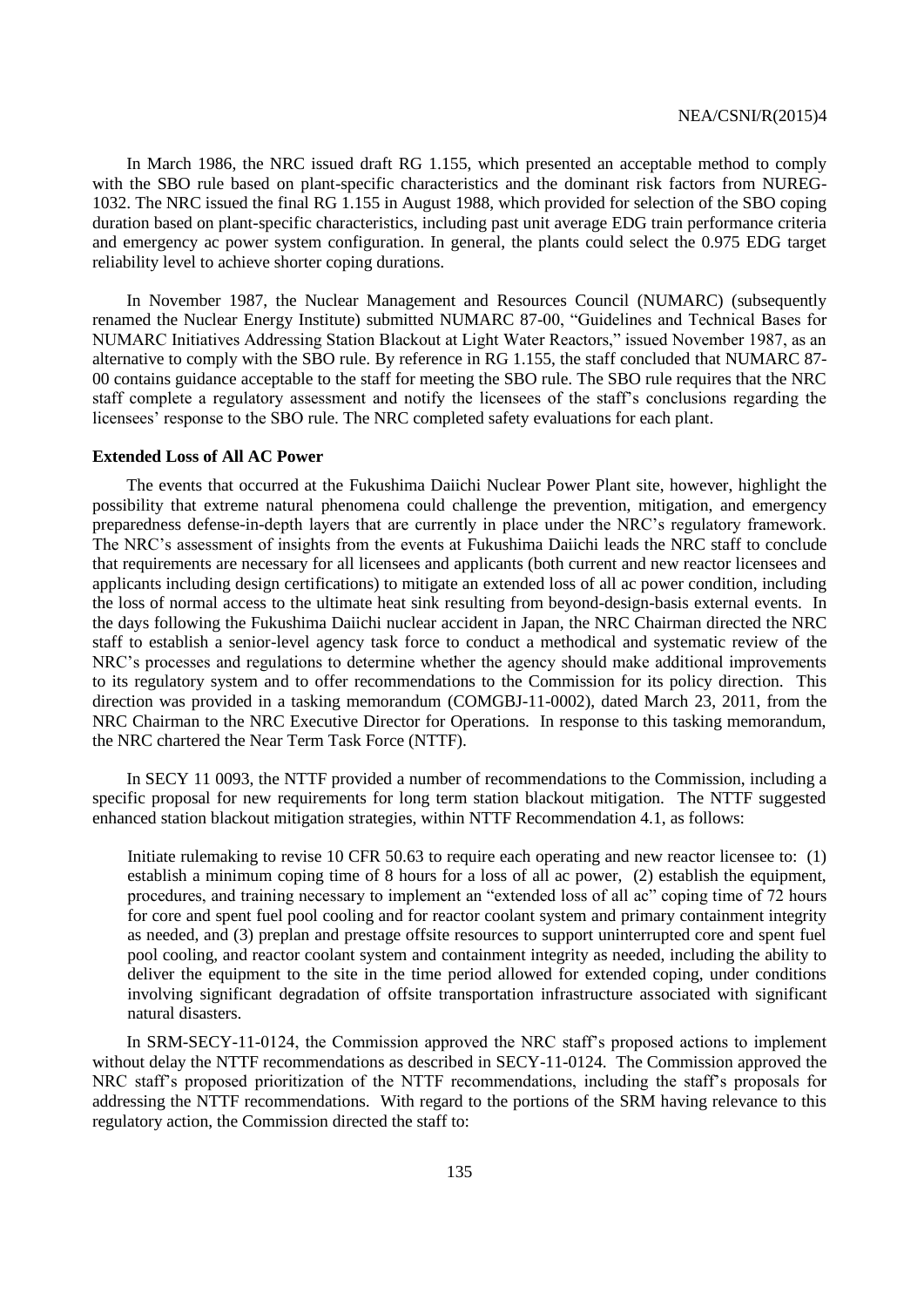- Initiate a rulemaking for recommendation 4.1, Station blackout regulatory actions, as an ANPR rather than as a proposed rule.
- Designate the SBO rulemaking associated with NTTF Recommendation 4.1 as a high-priority rulemaking with a goal of completion within 24 to 30 months.
- Craft recommendations that continue to realize the strengths of a performance-based system as a guiding principle. In developing these recommendations, the Commission directed the NRC staff to consider approaches that are flexible and able to accommodate a diverse range of circumstances and conditions. The Commission noted that "in consideration of events beyond the design basis, a regulatory approach founded on performance-based requirements will foster development of the most effective and efficient, site-specific mitigation strategies, similar to how the agency approached the approval of licensee response strategies for the "loss of large area" event under its B.5.b program."
- Monitor nuclear industry efforts underway to strengthen SBO coping times and consider whether any interim regulatory controls (e.g., commitment letters or confirmatory action letters) for coping strategies for SBO events would be appropriate while rulemaking activities are in progress.
- For NTTF Recommendations 4.2 and 5.1, provide the Commission with notation vote papers for its approval of the Orders once the NRC staff has engaged stakeholders and established the requisite technical bases and acceptance criteria.

In accordance with SRM-SECY-11-0124, the NRC staff provided SECY-12-0025, Proposed Orders and Requests for Information in Response to Lessons Learned from Japan's March 11, 2011, Great Tohoku Earthquake and Tsunami, to the Commission on February 17, 2012, including the proposed Order to implement enhanced mitigation strategies. As directed by SRM-SECY-12-0025, the NRC staff issued Order EA-12-049, Order Modifying Licenses with Regard to Requirements for Mitigation Strategies for Beyond-Design-Basis External Events, on March 12, 2012 Order EA-12-049 imposed new requirements to implement mitigation strategies to provide additional capability to respond to beyond-design-basis external events, which can lead to an extended loss of ac power and loss of access to the ultimate heat sink. The Commission concluded that the new requirements were necessary to continue to have reasonable assurance of adequate protection of public health and safety. The Order significantly expanded the scope of the regulatory concerns addressed under NTTF Recommendation 4.2 in SECY-11-0124, as discussed below in the section entitled, Consolidation of Recommendation 4 and 7 Regulatory Activities.

The Order requires a three-phase approach for mitigating beyond-design-basis external events that lead to an extended loss of ac power and loss of normal access to the ultimate heat sink condition. The initial phase requires the use of installed equipment and resources to maintain or restore core cooling, containment, and spent fuel pool cooling. The transition phase requires provision of sufficient, portable, onsite equipment and consumables to maintain or restore these functions until they can be accomplished with resources brought from offsite. The final phase requires the capability to obtain sufficient offsite resources to sustain those functions indefinitely. The Commission concluded that the EA-12-049 requirements were necessary for ensuring continued adequate protection of public health and safety.

The NRC staff plans to issue a proposed rule amending NRC regulations to address these scenarios for both current and new reactors. The final regulatory basis for the SBOMS rulemaking, found at ML13171A061, reflects consideration of feedback from the public meeting, comments received on the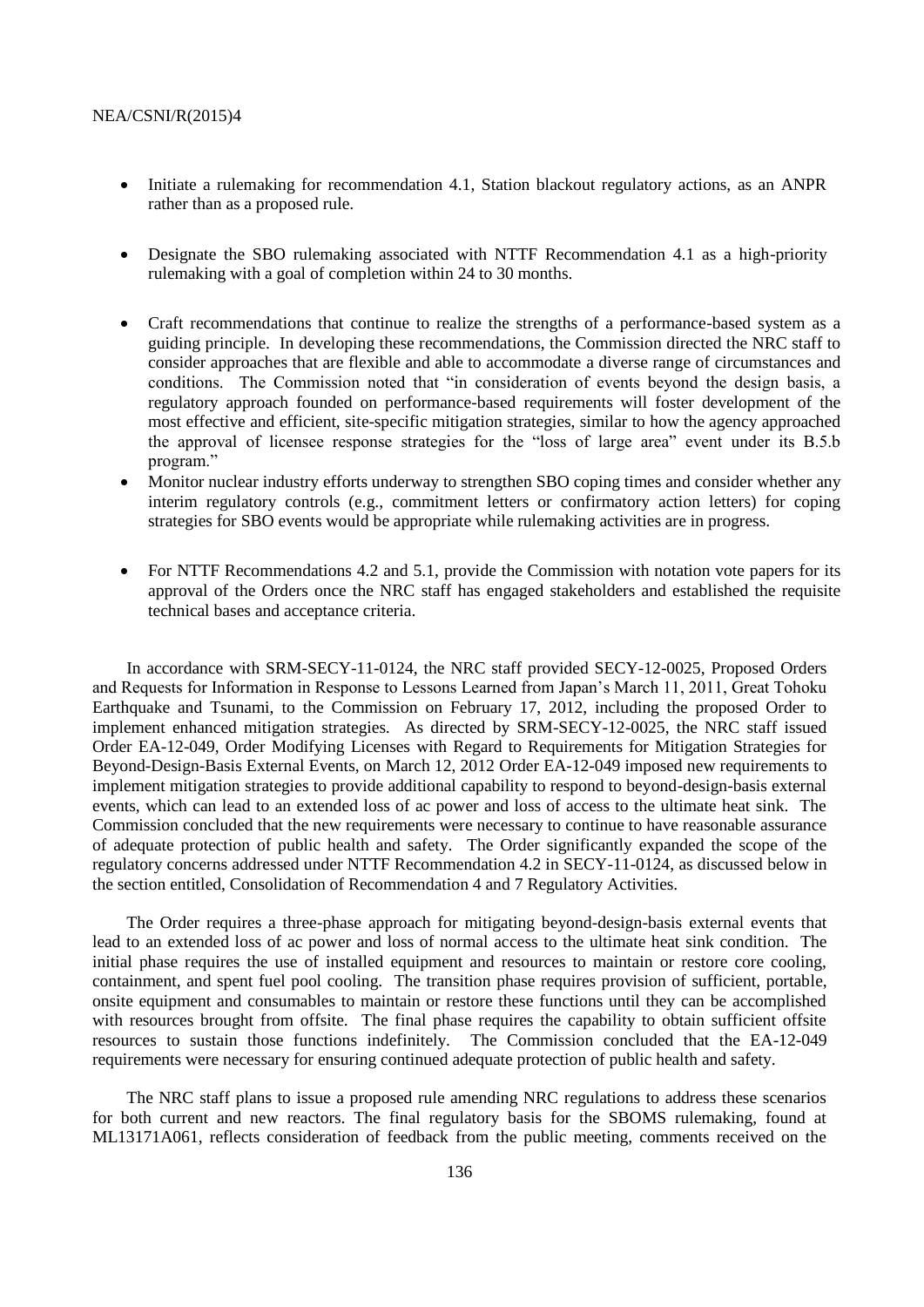draft regulatory basis, and the ACRS interactions where it was practical to do so within the current schedule. The staff believes that the feedback on the draft rule concepts deserves careful consideration and deliberation and is considering this feedback as it develops the proposed SBOMS rule language. The Final Rule is due to the Commission on December 27, 2016.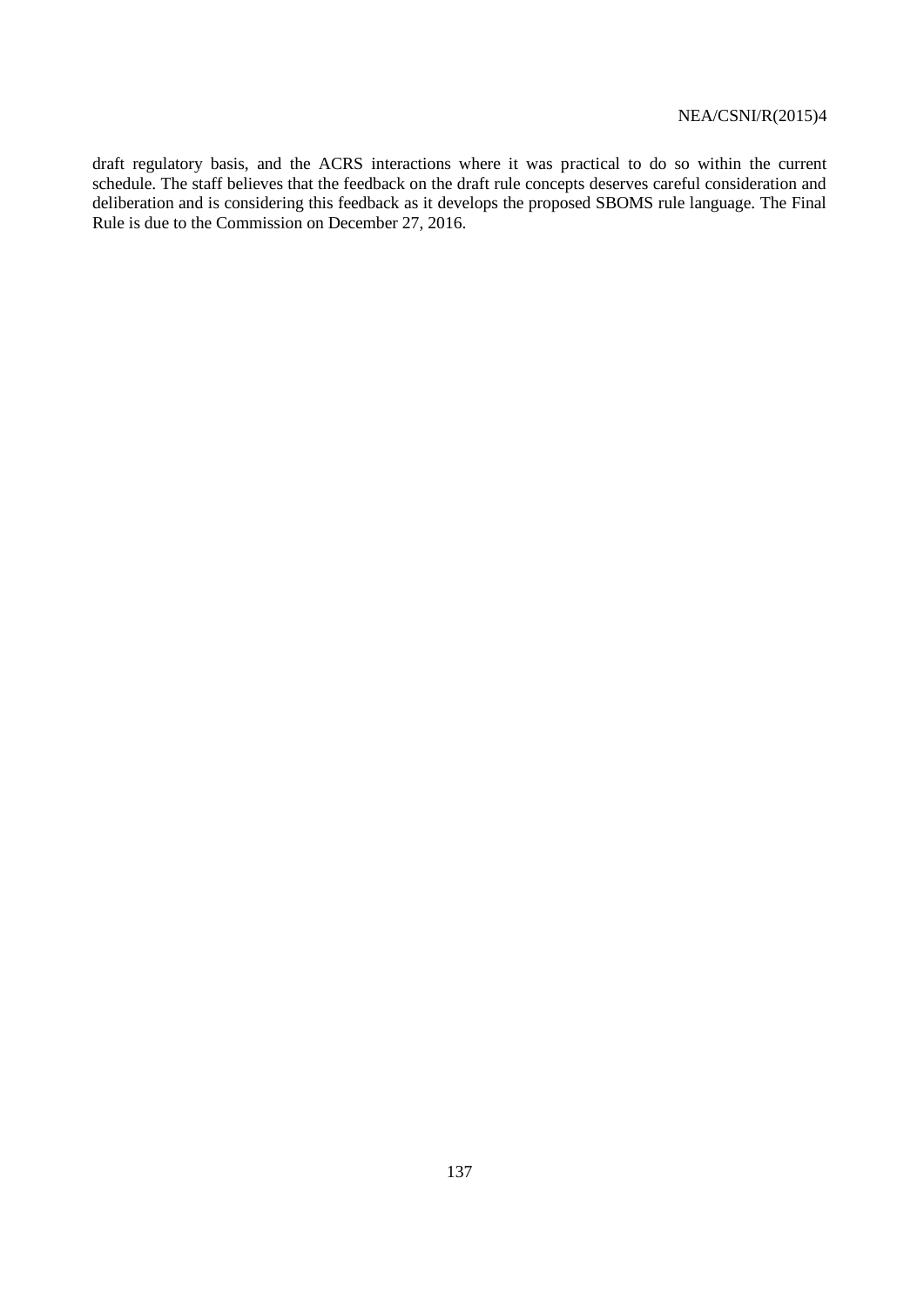

**Evolution of Onsite and Offsite Power Systems in US Nuclear Power Plants** 

# **Topics:**

- Design Requirements
- Operational Requirements
- Current Beyond Design Basis Requirements
- Beyond Design Basis Requirements Fukushima Lessons **Learned Action Items**

Protecting People and the E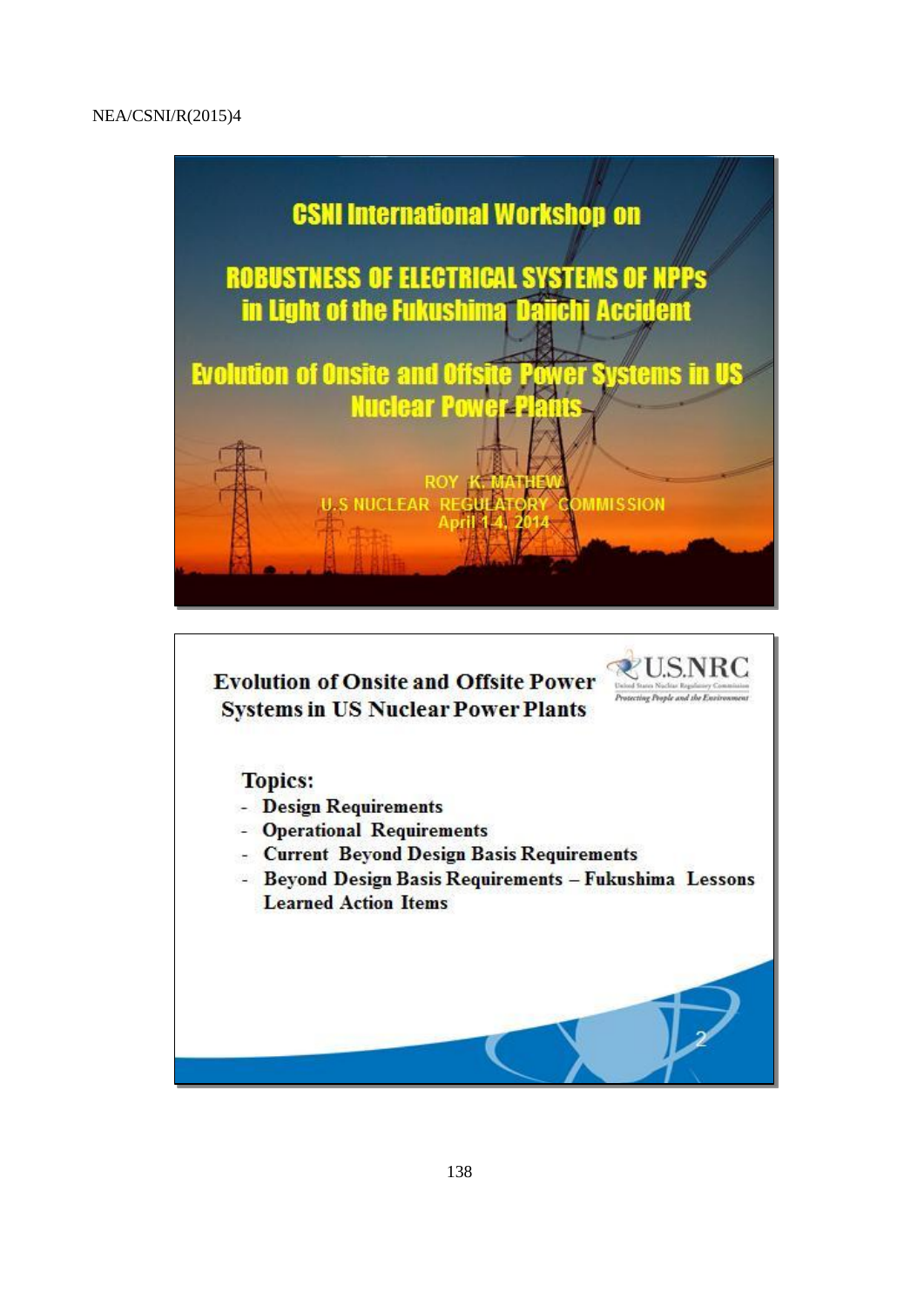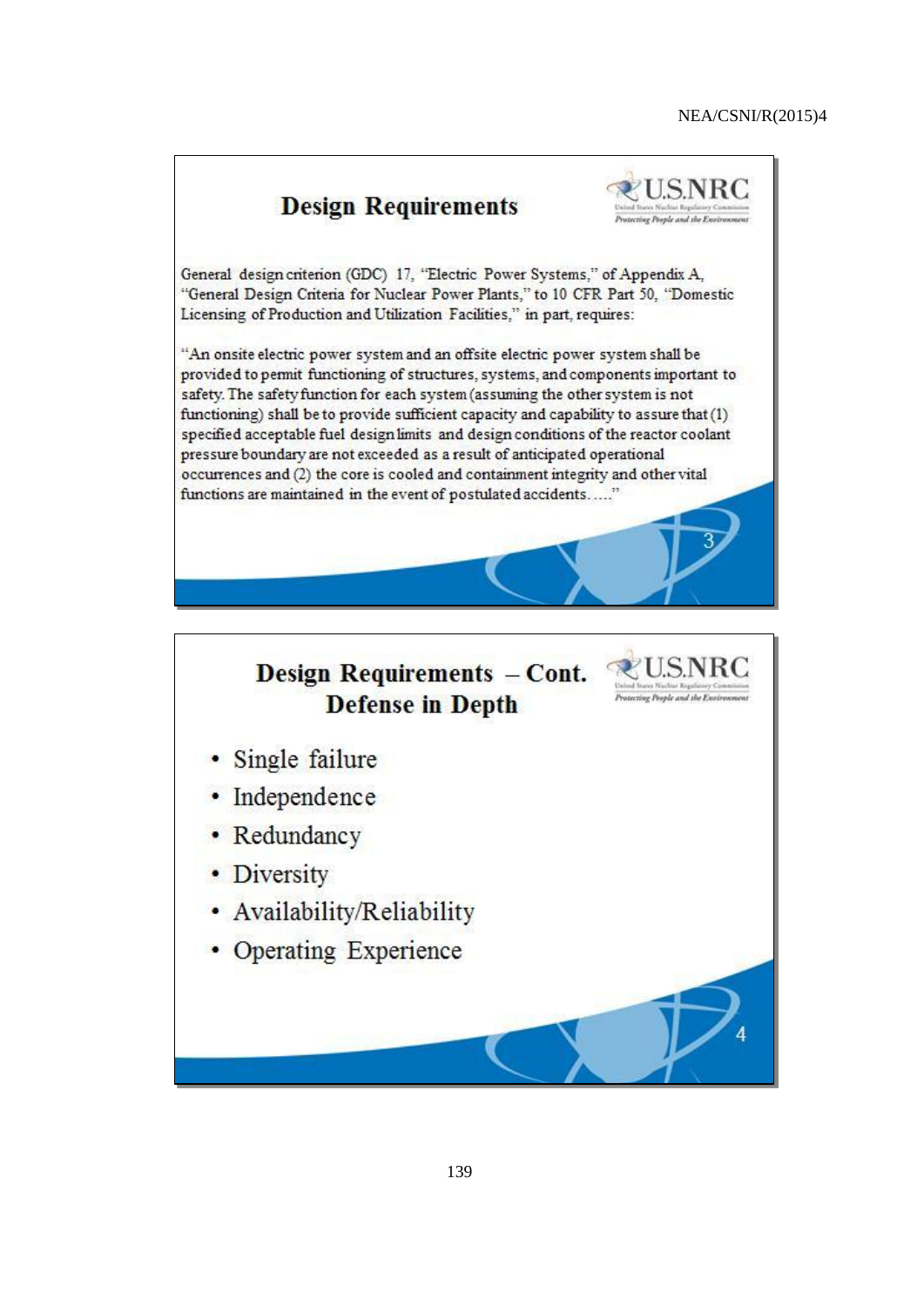# Design Requirements -Defense in Depth (Cont.)



- Second level undervoltage protection or Degraded grid voltage protection
- Open Phase protection
- New Reactor Designs
	- At least one offsite circuit to each redundant safety division should be supplied directly from one of the offsite power sources with no intervening nonsafety buses
	- Additional source of power to improve plant safety

# **Operational Requirements**



- 10 CFR 50.36(c)(2), requires that the technical specifications (TS) include the limiting conditions for operation (LCOs), which are defined as the lowest functional capability or performance levels of equipment required for safe operation of the facility. Furthermore, the same regulations require that, when an LCO of a nuclear reactor is not met, the licensee shall shut down the reactor or follow any remedial action permitted by the TS until the condition can be met.
- RG 1.93 Regulatory Positions
	- The intent of each regulatory position is to implement the safest operating mode whenever the available electric power sources are less than the LCO. - Various levels of degradation of the electric power system in order of increasing degradation is incorporated in the TS. Whenever the TS allow unrestricted operation to be resumed, such resumption should be contingent on the verification of the integrity and capability of the restored sources.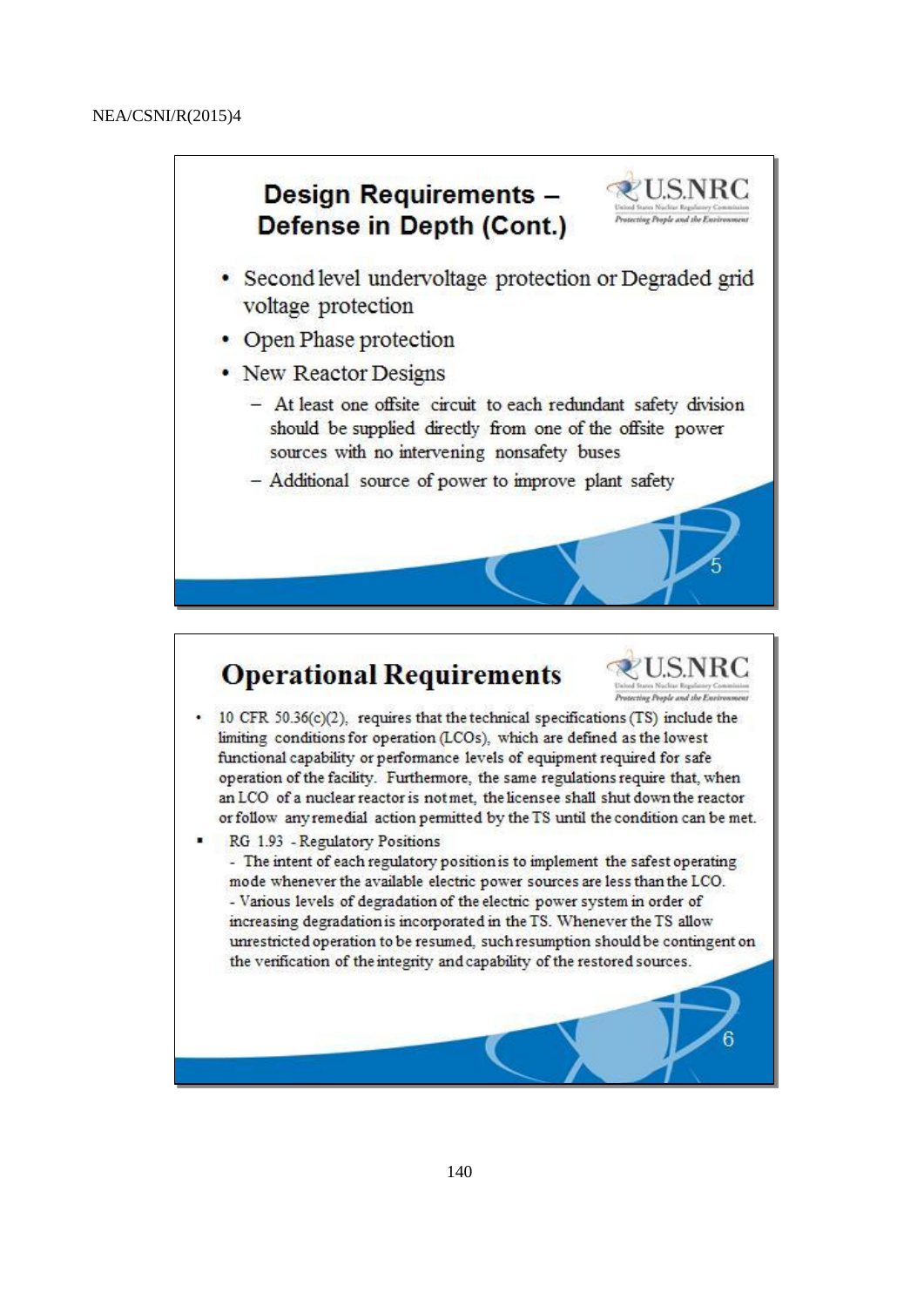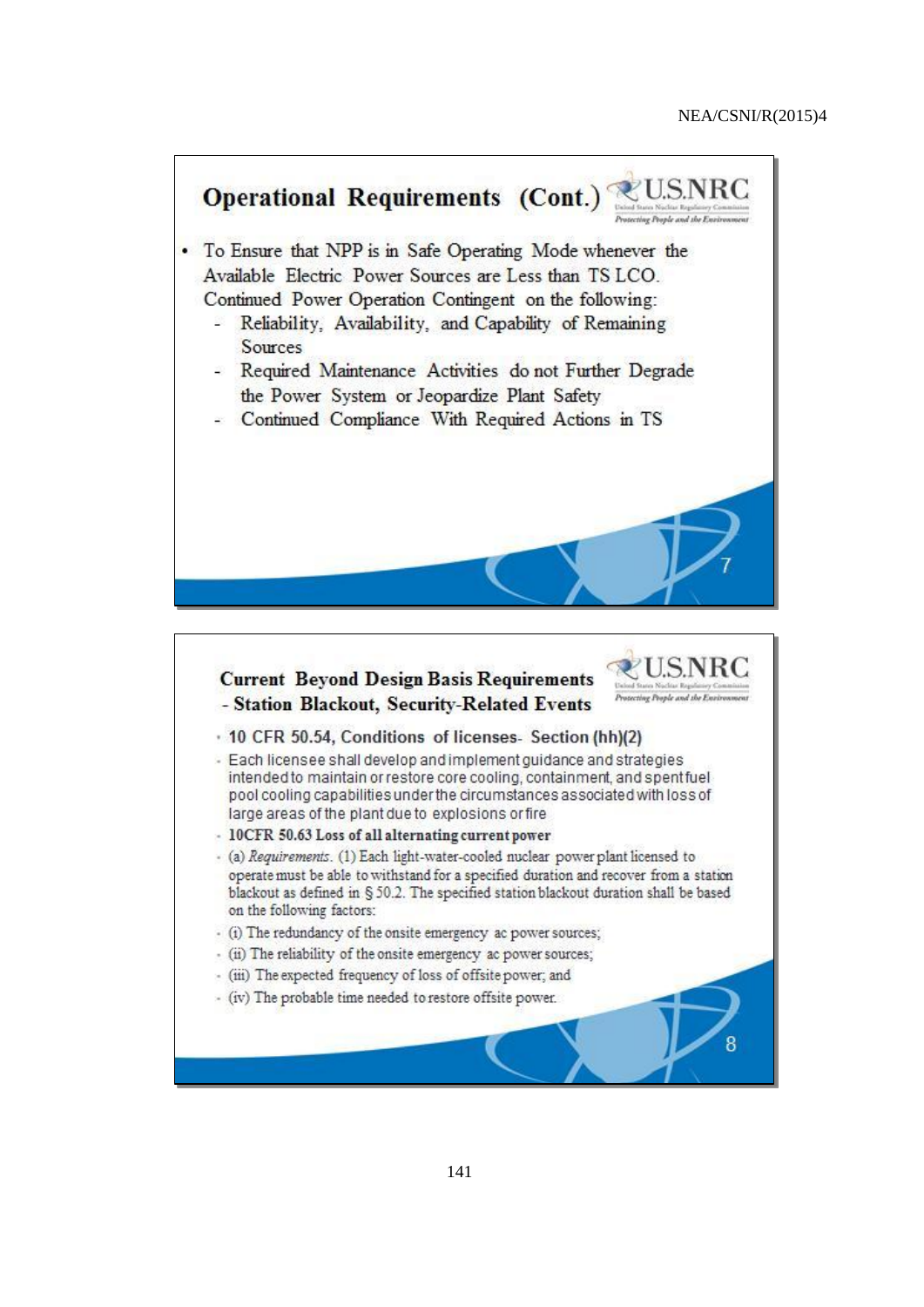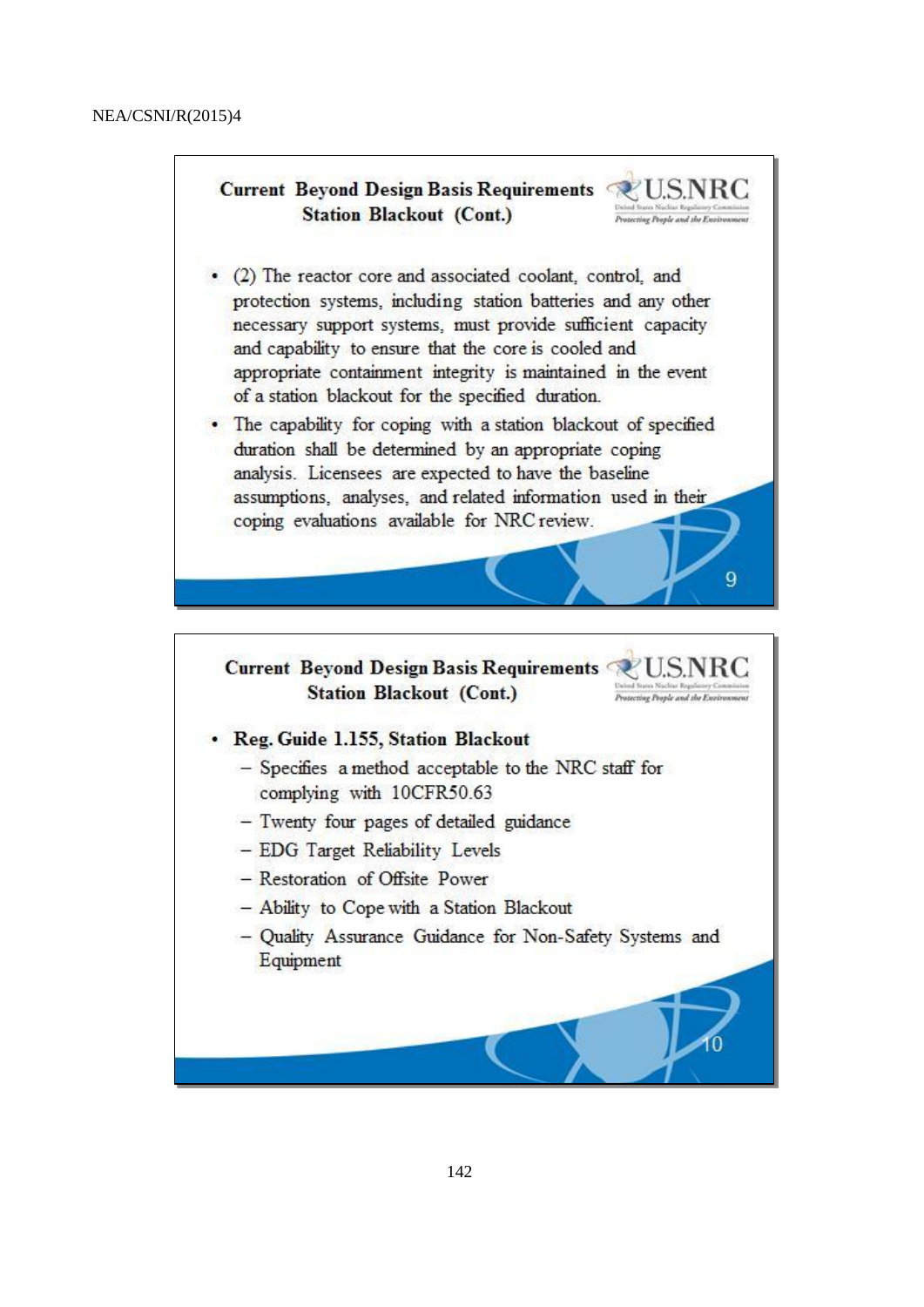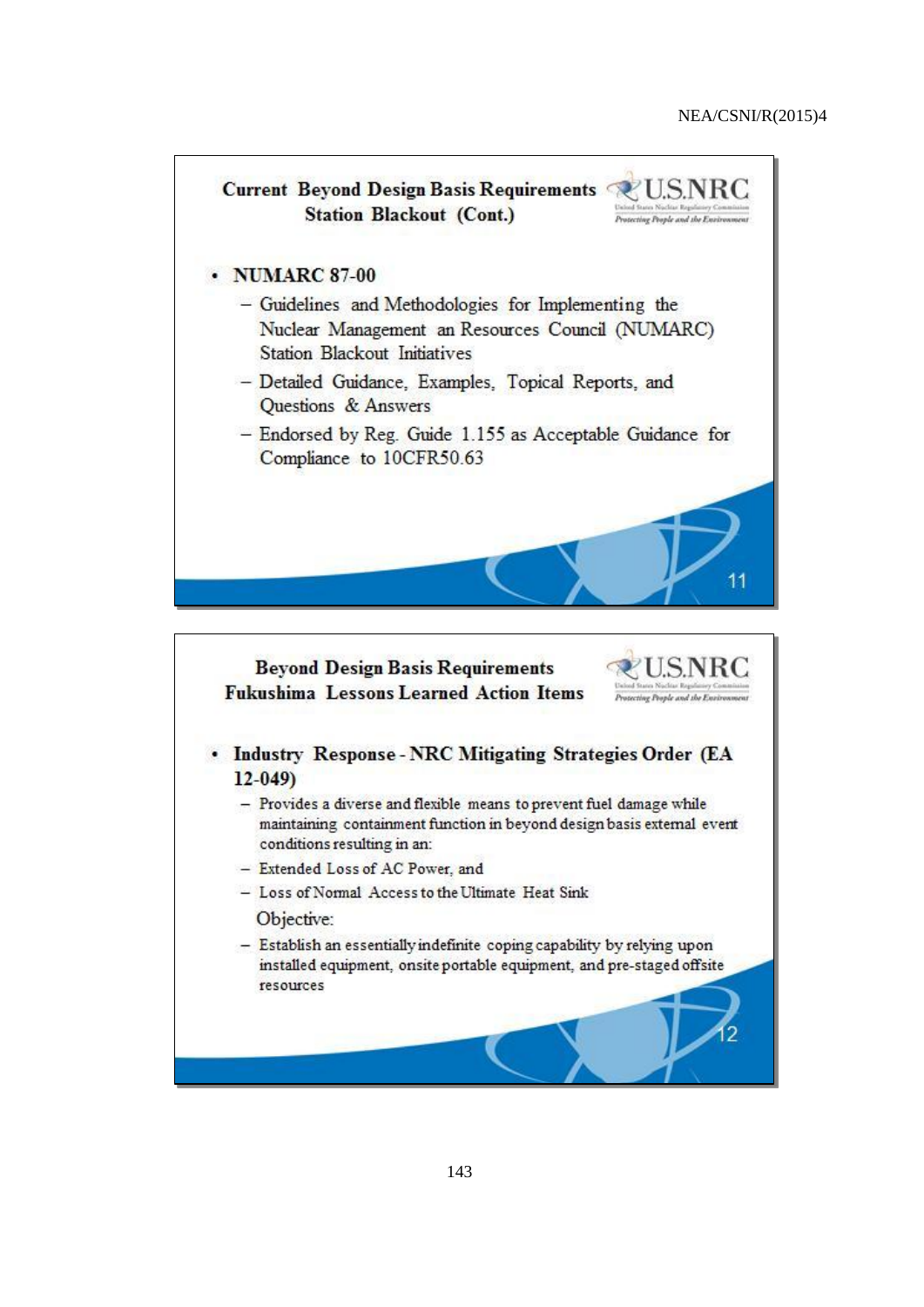